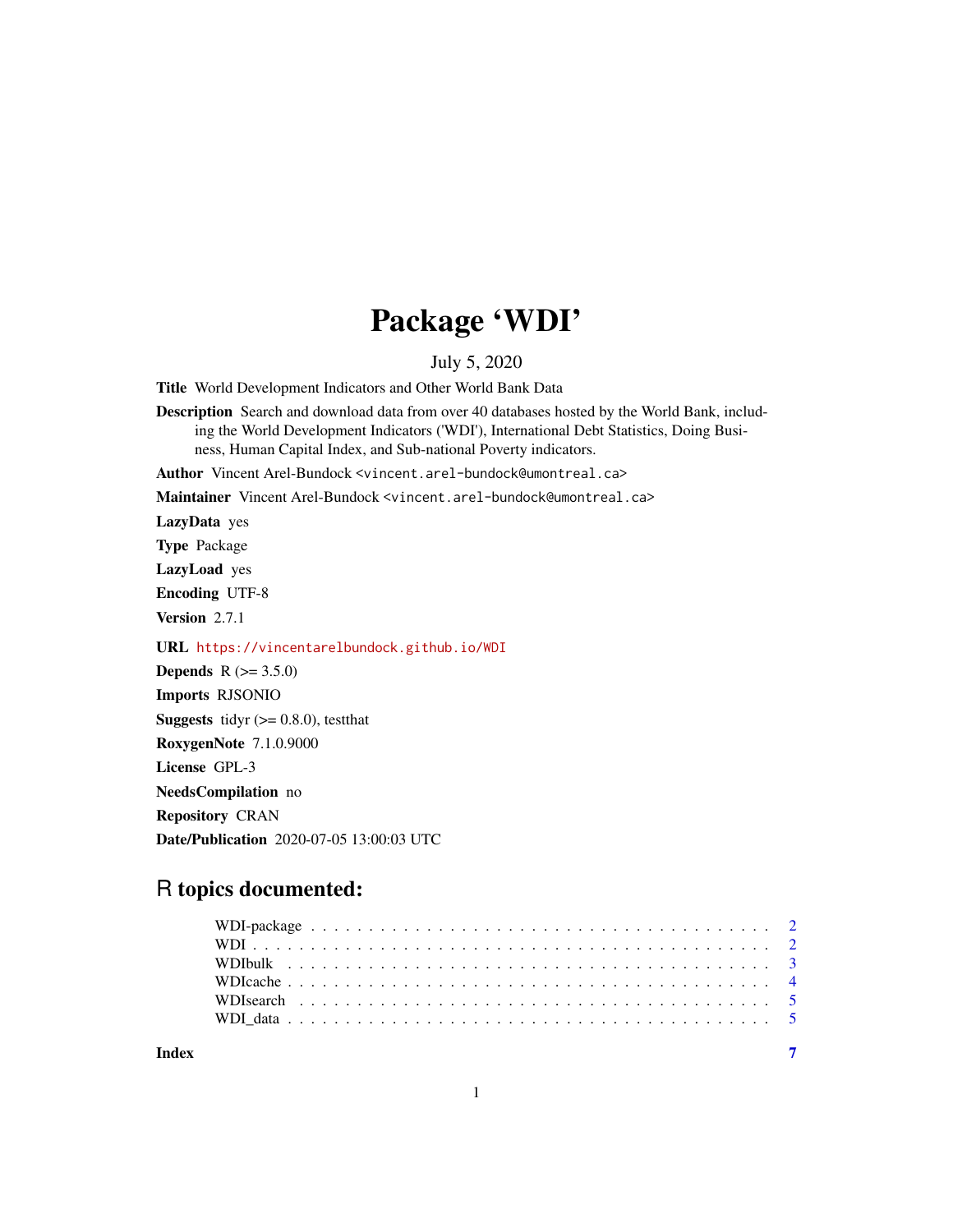<span id="page-1-0"></span>WDI-package *Search, extract, and format data from the World Bank's World Development Indicators*

#### Description

Search, extract and format data from the World Bank's World Development Indicators

#### Details

The WDI function provides convenient access to the World Bank's WDI download API. For fast searching, the WDI package ships with a local list of available data series. This local list can be updated to the latest version using the WDIcache function.

#### Author(s)

Vincent Arel-Bundock <varel@umich.edu>

#### References

<http://www.umich.edu/~varel> <https://github.com/vincentarelbundock/WDI>

| × | × | I<br>۰. | × |
|---|---|---------|---|

I *WDI: World Development Indicators (World Bank)* 

#### Description

Downloads the requested data by using the World Bank's API, parses the resulting XML file, and formats it in long country-year format.

#### Usage

```
WDI(
  country = "all",indicator = "NY.GDP.PCAP.KD",
  start = 1960,
  end = 2020,
  ext{ra} = FALSE,cache = NULL
)
```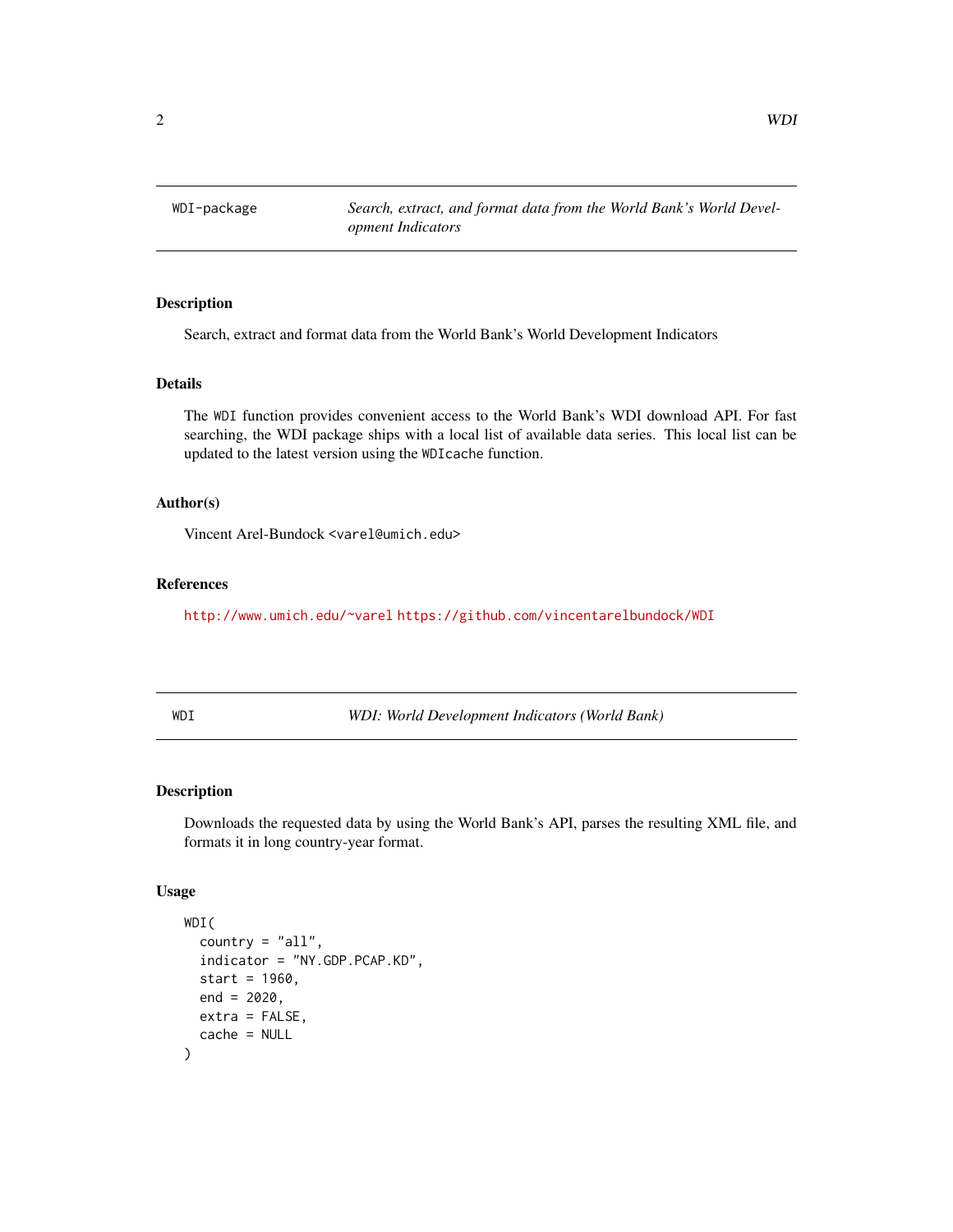#### <span id="page-2-0"></span>WDIbulk 3

#### Arguments

| country   | Vector of countries (ISO-2 character codes, e.g. "BR", "US", "CA") for which<br>the data is needed. Using the string "all" instead of individual iso codes pulls<br>data for every available country.       |
|-----------|-------------------------------------------------------------------------------------------------------------------------------------------------------------------------------------------------------------|
| indicator | Character vector of indicators codes. See the WDIsearch() function. If you sup-<br>ply a named vector, the indicators will be automatically renamed: 'c('women_private_sector'<br>$=$ 'BI.PWK.PRVS.FE.ZS')' |
| start     | Start date, usually a year in integer format. Must be 1960 or greater.                                                                                                                                      |
| end       | End date, usually a year in integer format. Must be greater than the 'start' argu-<br>ment.                                                                                                                 |
| extra     | TRUE returns extra variables such as region, iso3c code, and income Level                                                                                                                                   |
| cache     | NULL (optional) a list created by WDIcache() to be used with the extra=TRUE<br>argument                                                                                                                     |

#### Value

Data frame with country-year observations. You can extract a data.frame with indicator names and descriptive labels by inspecting the 'label' attribute of the resulting data.frame: 'attr(dat, 'label')'

#### Author(s)

Vincent Arel-Bundock <vincent.arel-bundock@umontreal.ca>

#### Examples

```
## Not run:
WDI(country="all", indicator=c("AG.AGR.TRAC.NO","TM.TAX.TCOM.BC.ZS"),
    start=1990, end=2000)
WDI(country=c("US","BR"), indicator="NY.GNS.ICTR.GN.ZS", start=1999, end=2000,
    extra=TRUE, cache=NULL)
# Rename indicators on the fly
WDI(country = 'CA', indicator = c('women_private_sector' = 'BI.PWK.PRVS.FE.ZS',
                                  'women_public_sector' = 'BI.PWK.PUBS.FE.ZS'))
## End(Not run)
```
WDIbulk *Download all the WDI indicators at once.*

#### Description

Download all the WDI indicators at once.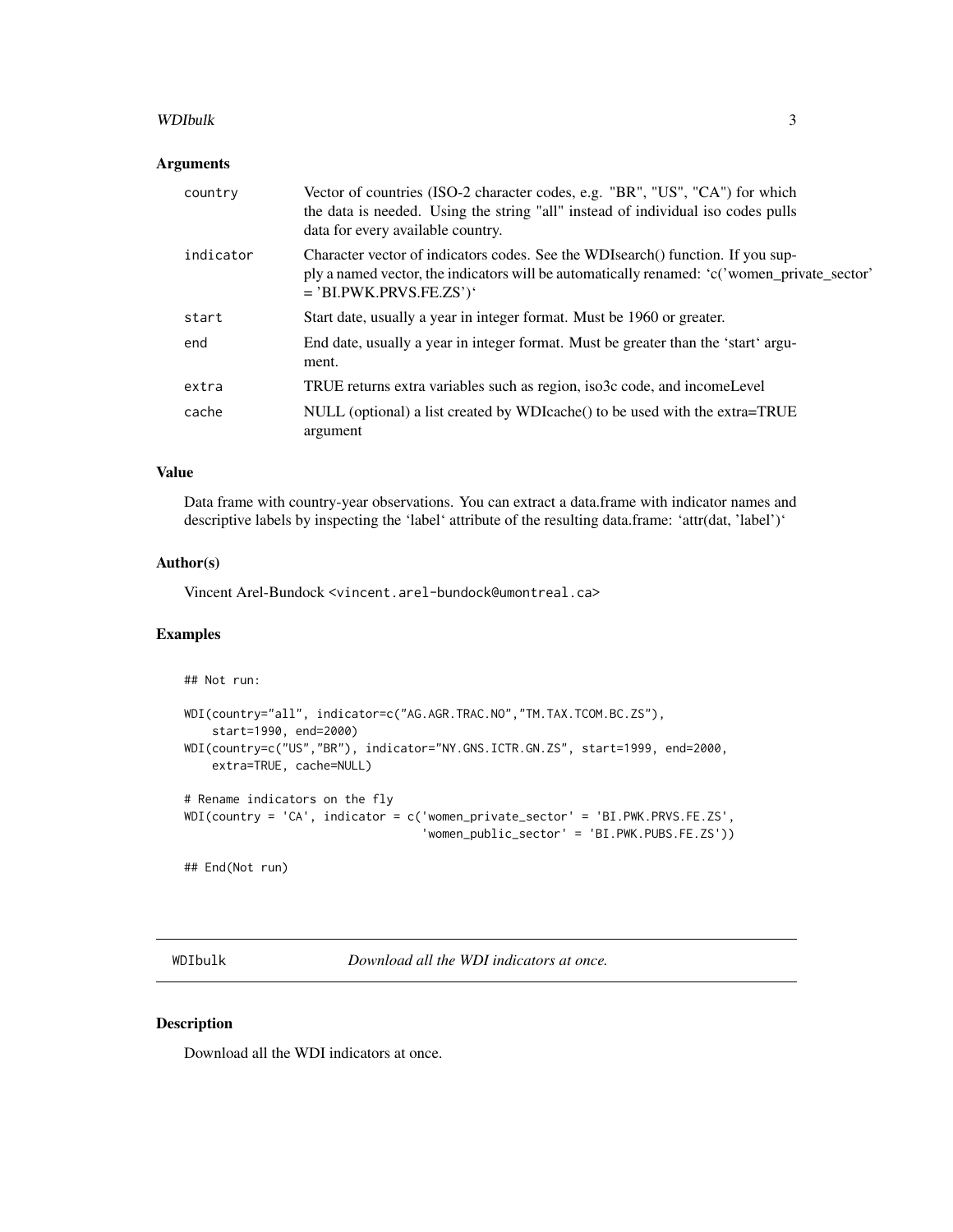#### <span id="page-3-0"></span>Usage

WDIbulk()

#### Value

Data frame

a list of 6 data frames: Data, Country, Series, Country-Series, Series-Time, FootNote

#### Author(s)

Vincent Arel-Bundock <vincent.arel-bundock@umontreal.ca>

WDIcache *Update the list of available WDI indicators*

#### Description

Download an updated list of available WDI indicators from the World Bank website. Returns a list for use in the WDIsearch function.

#### Usage

WDIcache()

#### Value

Series of indicators, sources and descriptions in two lists list

#### Note

Downloading all series information from the World Bank website can take time. The WDI package ships with a local data object with information on all the series available on 2012-06-18. You can update this database by retrieving a new list using WDIcache, and then feeding the resulting object to WDIsearch via the cache argument.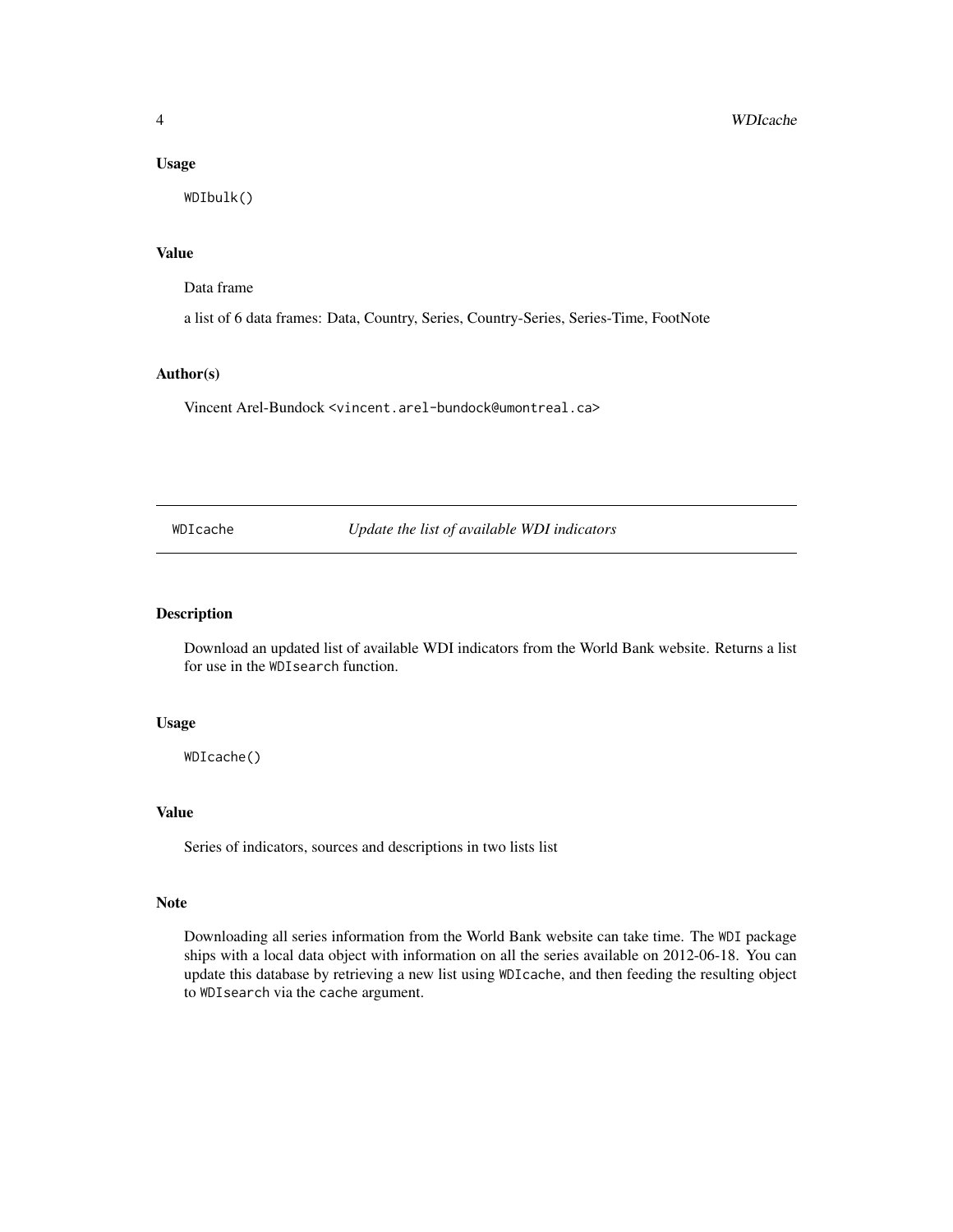<span id="page-4-0"></span>

#### Description

Data frame with series code, name, description, and source for the WDI series which match the given criteria

#### Usage

WDIsearch(string = "gdp", field = "name", short = TRUE, cache = NULL)

#### Arguments

| string | Character string. Search for this string using grep with ignore.case=TRUE.                                                              |
|--------|-----------------------------------------------------------------------------------------------------------------------------------------|
| field  | Character string. Search this field. Admissible fields: 'indicator', 'name', 'de-<br>scription', 'sourceDatabase', 'sourceOrganization' |
| short  | TRUE: Returns only the indicator's code and name. FALSE: Returns the indi-<br>cator's code, name, description, and source.              |
| cache  | Data list generated by the WDI cache function. If omitted, WDI search will search<br>a local list of series.                            |

#### Value

Data frame with code, name, source, and description of all series which match the criteria.

#### Examples

```
## Not run:
WDIsearch(string='gdp', field='name', cache=NULL)
WDIsearch(string='AG.AGR.TRAC.NO', field='indicator', cache=NULL)
## End(Not run)
```
WDI\_data *World Development Indicators series and country information*

#### Description

A list of two character matrices.

#### Usage

WDI\_data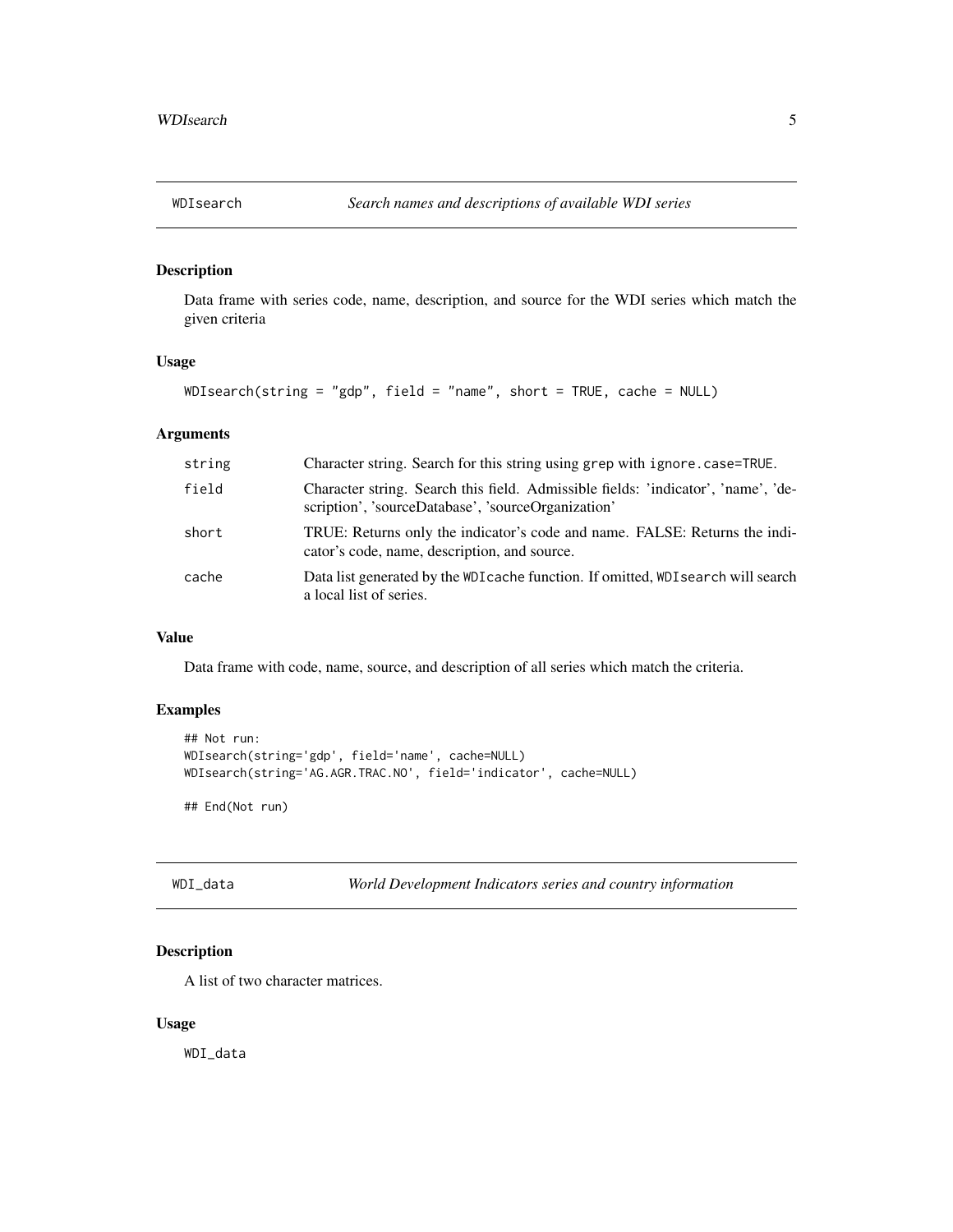#### Format

List of 2 data frames

#### Details

The first character matrix includes a full list of WDI series (updated 2012-06-18):

- id WDI indicator code
- name Short name of the series
- sourceNote Detailed description provided by the source
- source Source database
- sourceOrganization Source organization

The second character matrix includes extra country information (updated 2012-06-18):

- iso3c ISO 3-letter country code
- iso2c ISO 2-letter country code
- country Country name (long English form)
- region Region
- capital Capital
- longitude Longitude
- latitude Latitude
- income Income level as defined by the World Bank
- lending Lending category, as defined by the World Bank